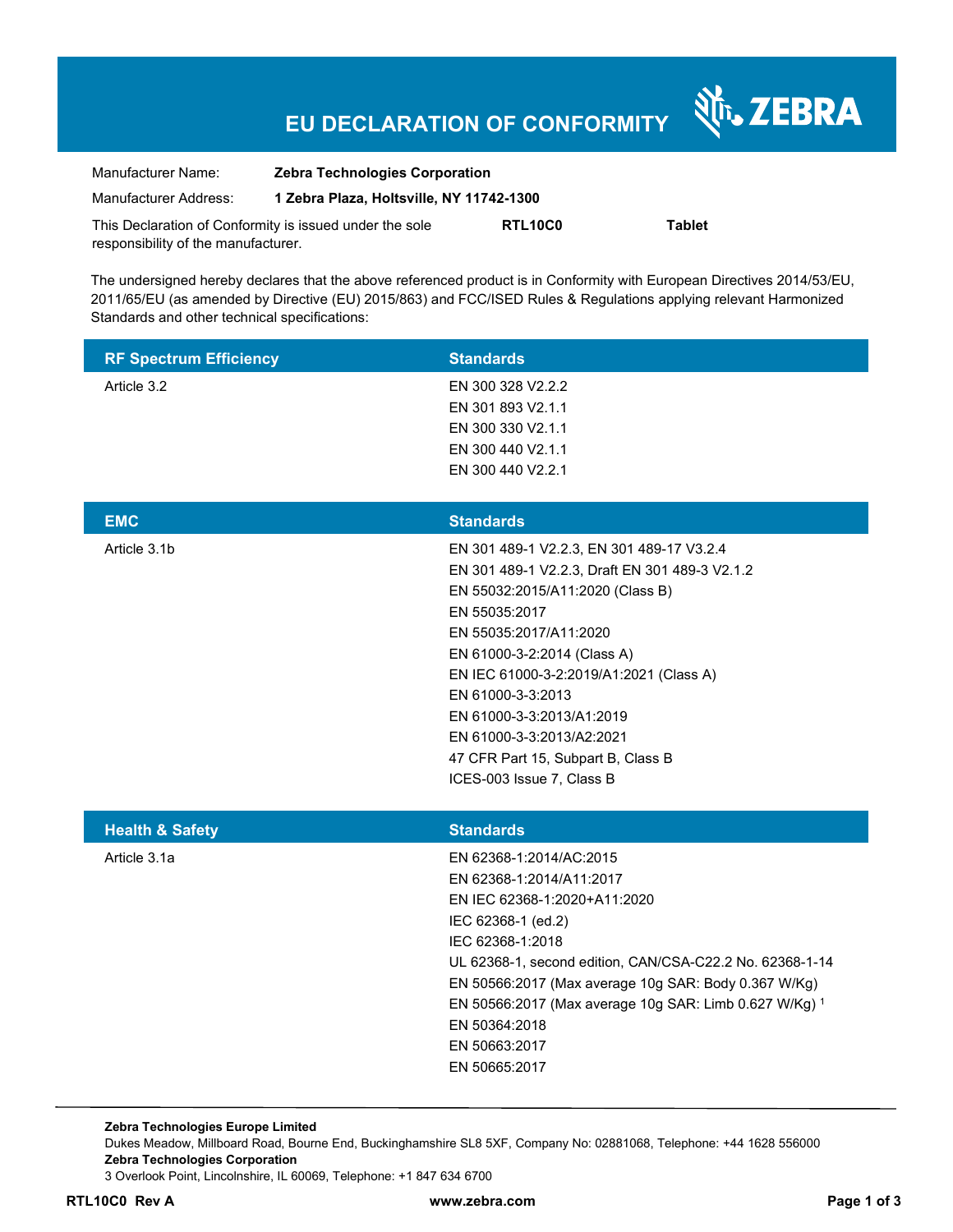

EN 62311:2008 EN IEC 62311:2020 FCC 47CFR Part 2.1093 RSS 102 Issue 5 IEC 62471:2006 (Ed.1.0); EN 62471:2008 (LED)

| Environmental                              | <b>Standards</b>  |
|--------------------------------------------|-------------------|
| Restriction of Hazardous Substances (RoHS) | EN IEC 63000:2018 |

With regard to Directive 2014/53/EU, the conformity assessment procedure referred to in Article 17.2(b) and detailed in Annex III has been followed with the involvement of the following Notified Body: **CTC advanced GmbH**, Untertürkheimer Str. 6 – 10 66117 Saarbrücken, Germany

EC-Type Examination Certificate number: T818971P-01-TEC

Assessed Articles: 3.1a, 3.1b, 3.2

US company representative for FCC Supplier's Declaration of Conformity (47 CFR Part 2.1071 to 2.1077) is Larry Zhou and can be reached at **larry.zhou@zebra.com.** 

### **Signed on behalf of Zebra Technologies Corporation**

Place: Bourne End

*(Signature of authorized person)* Date of Affixing the CE Mark: 24 February 2022 Marco Belli Rev: A Alexander And The Control of the Control of the Control of the Control of the Control of the Control of the Control of the Control of the Control of the Control of the Control of the Control of the Contr Sr. Manager, Regulatory **Date: 24 February 2022** 

**Zebra Technologies Europe Limited**  Dukes Meadow, Millboard Road, Bourne End, Buckinghamshire SL8 5XF, Company No: 02881068, Telephone: +44 1628 556000 **Zebra Technologies Corporation**  3 Overlook Point, Lincolnshire, IL 60069, Telephone: +1 847 634 6700